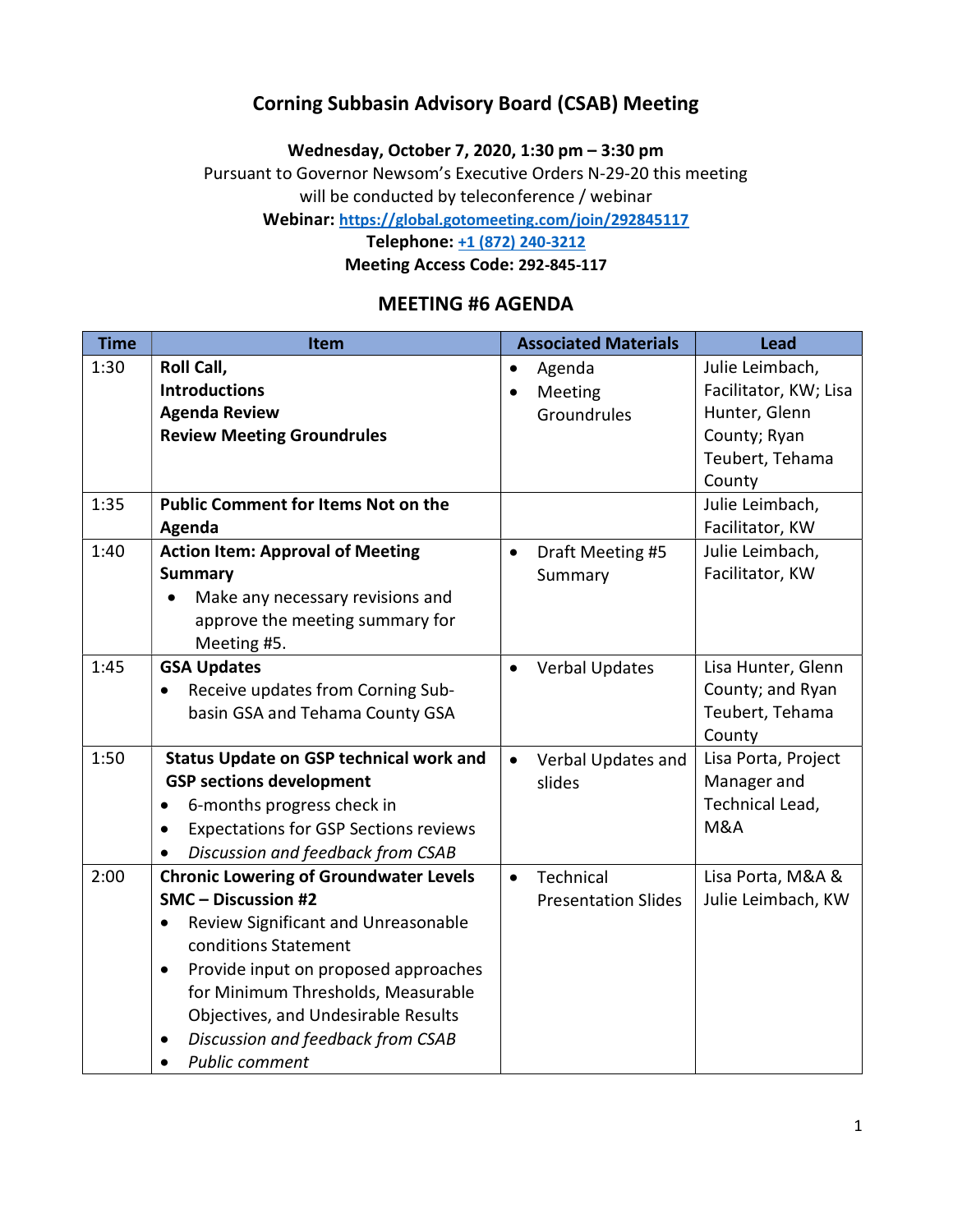| <b>Time</b> | <b>Item</b>                                            | <b>Associated Materials</b>    | Lead               |
|-------------|--------------------------------------------------------|--------------------------------|--------------------|
| 2:45        | <b>Start Discussion on Potential Projects and</b>      | Technical<br>$\bullet$         | Lisa Porta, M&A &  |
|             | <b>Management Actions</b>                              | <b>Presentation Slides</b>     | Julie Leimbach, KW |
|             | Geographic distribution of potential                   |                                |                    |
|             | projects and general thoughts on                       |                                |                    |
|             | <b>Management Actions</b>                              |                                |                    |
|             | Discussion and feedback from CSAB<br>$\bullet$         |                                |                    |
|             | <b>Public comment</b>                                  |                                |                    |
| 3:15        | <b>Next Steps</b>                                      | CSAB Schedule and<br>$\bullet$ | Julie Leimbach, KW |
|             | Review action items and agenda for<br>$\bullet$        | Objectives                     | & Lisa Porta, M&A  |
|             | upcoming meeting                                       |                                |                    |
|             | Review updated overall timeline and<br>$\bullet$       |                                |                    |
|             | schedule for 2020 and early 2021 CSAB                  |                                |                    |
|             | meetings                                               |                                |                    |
|             | <b>CSAB discussion and Public comment</b><br>$\bullet$ |                                |                    |
| 3:30        | <b>Adjourn</b>                                         |                                |                    |

# Meeting Groundrules

Participants will observe the following meeting groundrules to guide their behavior and comment process. Participants will:

- 1. Observe Brown Act requirements.
- 2. Seek to understand and respect opposing views.
- 3. Keep comments and discussion succinct and focused on meeting objectives.
- 4. Observe the following public comment groundrules:
	- a. The public will have an opportunity to comment on items that are not on the agenda.
	- b. Each public comment will be limited to three minutes.
	- c. CSAB members are not required to respond to any issues raised during the public comment period and may not take any action on such issues other than to refer the item or schedule the issue(s) for a future agenda.
	- d. For virtual meetings, when a member of the public wants to join the comment queue, they can either indicate in the Chatbox of the webinar or let the facilitator know verbally if they are only on the audio portion of the teleconference.
	- e. Comments will be taken in the order that they are received.

## Webinar Link and Teleconference

Please join my meeting from your computer, tablet or smartphone. https://global.gotomeeting.com/join/292845117 You can also dial in using your phone. United States: +1 (872) 240-3212 Access Code: 292-845-117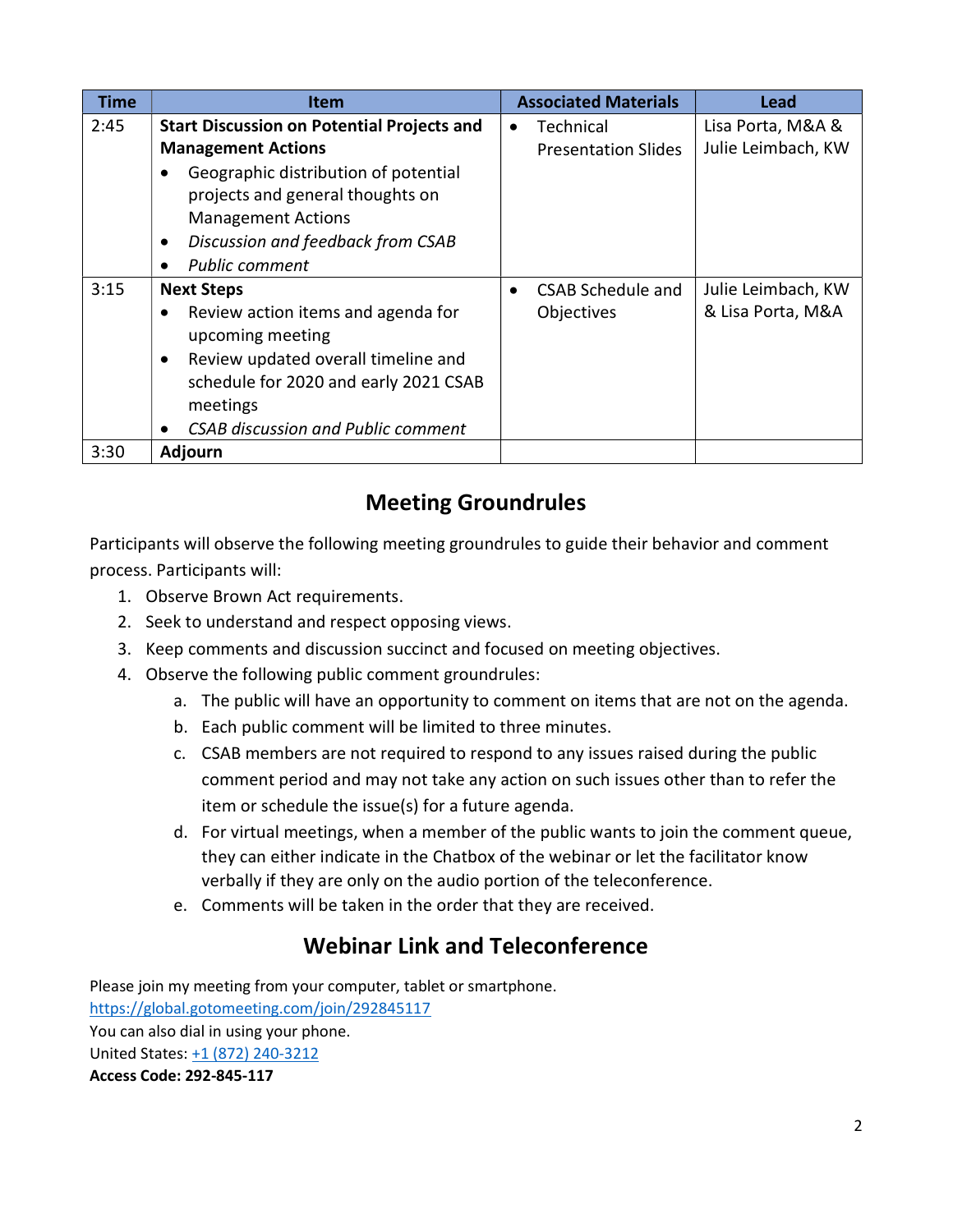New to GoToMeeting? Get the app now and be ready when your first meeting starts: https://global.gotomeeting.com/install/292845117

#### CSAB Schedule & Objectives

The Corning Sub-Basin Advisory Board (CSAB) will meet monthly on the first Wed. from 1:30 to 3:30 pm from June 2020 through December 2020. The 2021 schedule will be determined based on CSAB member availability. This meeting schedule outlines the anticipated schedule and the key discussion topics for each meeting. It will be updated to reflect the most current information, as warranted.

| <b>Date</b>      | <b>Key Meeting Topics</b>                                                                                                                                                                                                                                          | <b>CSAB Meeting Objectives</b>                                                                                                                                                                                                                                                                                                                        |
|------------------|--------------------------------------------------------------------------------------------------------------------------------------------------------------------------------------------------------------------------------------------------------------------|-------------------------------------------------------------------------------------------------------------------------------------------------------------------------------------------------------------------------------------------------------------------------------------------------------------------------------------------------------|
| 2020             |                                                                                                                                                                                                                                                                    |                                                                                                                                                                                                                                                                                                                                                       |
| Apr              | <b>CSAB Overview</b><br>$\bullet$<br><b>GSP Development</b><br>$\bullet$<br>Groundwater Data<br>$\bullet$<br>Overview of Data Management System and<br>$\bullet$<br>Model<br>Sustainable Management Goal Example<br>$\bullet$<br>Interests & Concerns<br>$\bullet$ | Provide background on Corning GSP framework<br>$\bullet$<br>Collection of groundwater data<br>$\bullet$<br><b>Collection of interests</b><br>$\bullet$<br>Introduce potential Sustainability Goal for<br>$\bullet$<br>Subbasin<br><b>Public Comment</b><br>$\bullet$                                                                                  |
| June             | Draft Hydrogeologic Conceptual Model and<br>$\bullet$<br>groundwater conditions<br>Modeling platform selection<br>$\bullet$<br>GSP review process<br>$\bullet$                                                                                                     | CSAB Recommendations and questions for<br>$\bullet$<br>Hydrogeologic Conceptual Model and<br><b>Groundwater Conditions</b><br>Make a recommendation on model platform to<br>$\bullet$<br>use for GSP work<br><b>Public Comment</b><br>$\bullet$                                                                                                       |
| July             | Current and Historical draft Water Budgets<br>$\bullet$<br>Model overview<br>$\bullet$<br>Potential management areas<br>$\bullet$                                                                                                                                  | Review of what is perceived as historic and<br>$\bullet$<br>current unsustainable groundwater use based on<br>water budget<br><b>Public Comment</b><br>$\bullet$                                                                                                                                                                                      |
| Aug              | <b>Monitoring Networks</b><br>$\bullet$<br>Overview of Sustainable Management<br>$\bullet$<br>Criteria and approach to development<br><b>Draft Sustainability Goal</b><br>$\bullet$                                                                                | Answer questions on monitoring networks<br>$\bullet$<br>Gather initial feedback on process for developing<br>$\bullet$<br><b>SMCs</b><br><b>Discuss Sustainability Goal</b><br>$\bullet$<br>CSAB recommendations for developing<br>$\bullet$<br>monitoring networks and general approach to<br>SMCs development<br><b>Public Comment</b><br>$\bullet$ |
| Sept             | Groundwater Level SMC discussion #1 -<br>$\bullet$<br>background on Groundwater Levels SMC<br>Proposed approaches for MT and MO<br>$\bullet$                                                                                                                       | Input on proposed approaches for MT and MO<br>$\bullet$<br>development<br><b>Public Comment</b><br>$\bullet$                                                                                                                                                                                                                                          |
| Oct 7            | Groundwater Level SMC discussion #2 -<br>$\bullet$<br>proposed groundwater level MT and MO<br>Initial Discussion on Potential Projects and<br>$\bullet$<br><b>Management Actions</b>                                                                               | Recommendations on proposed groundwater<br>$\bullet$<br>level MT and MO<br>Input on Projects and Actions<br>$\bullet$<br><b>Public Comment</b><br>$\bullet$                                                                                                                                                                                           |
| Nov <sub>4</sub> | <b>Integrated Model Updates</b><br>$\bullet$<br>Current, historical and projected water<br>budgets                                                                                                                                                                 | $\bullet$<br>Answer questions on modeling and water<br>budgets<br><b>Public Comment</b><br>$\bullet$                                                                                                                                                                                                                                                  |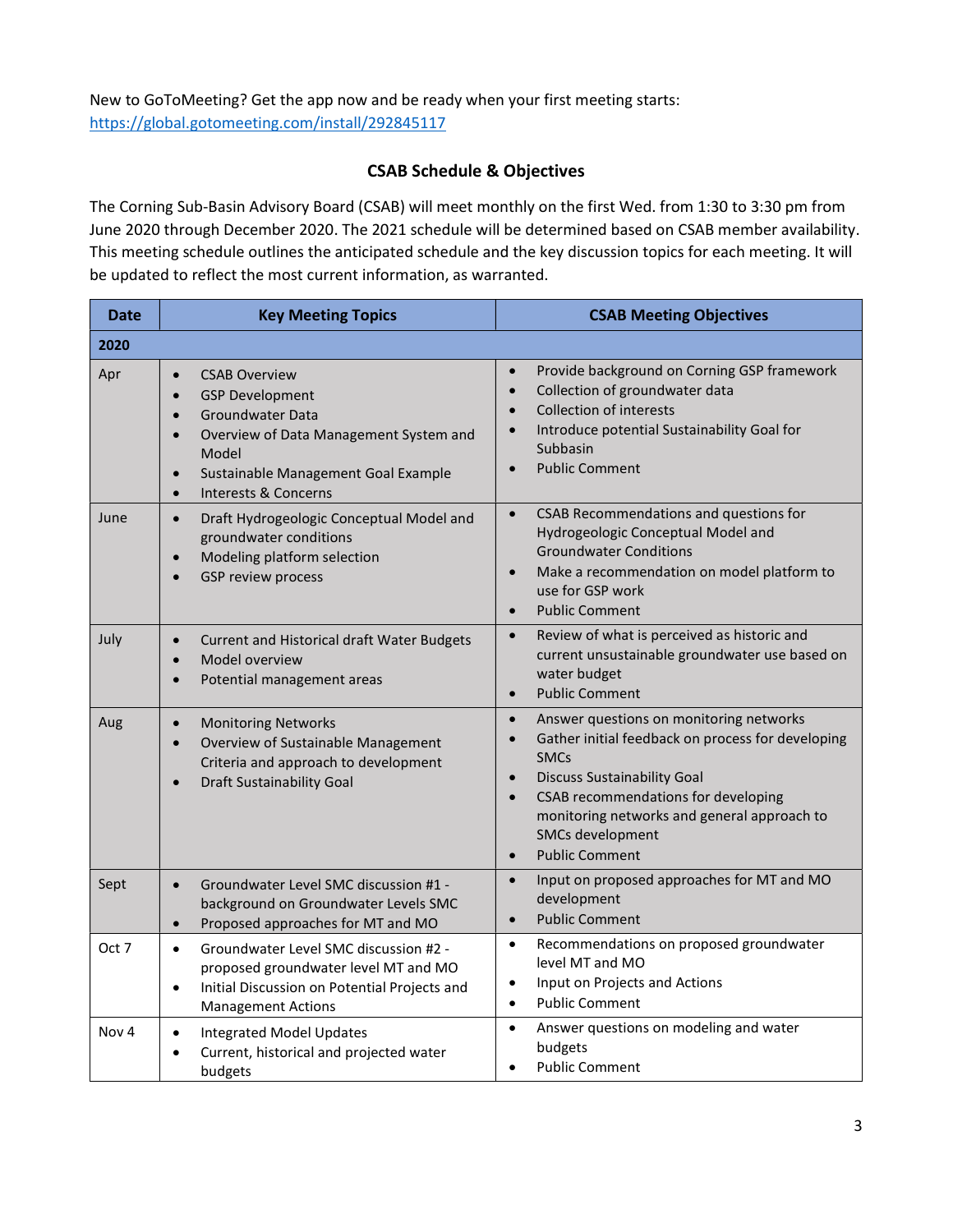|                  | (time permitting) Review Groundwater<br>$\bullet$<br>Dependent Ecosystems (GDEs) approach                                                                                                       |                                                                                                                                                                                                         |  |  |
|------------------|-------------------------------------------------------------------------------------------------------------------------------------------------------------------------------------------------|---------------------------------------------------------------------------------------------------------------------------------------------------------------------------------------------------------|--|--|
| Dec 2            | Possible Meeting to receive feedback on<br>$\bullet$<br>Draft GSP sections provided                                                                                                             | May move to Dec 9th<br>$\bullet$                                                                                                                                                                        |  |  |
| 2021 - Proposed  |                                                                                                                                                                                                 |                                                                                                                                                                                                         |  |  |
| Jan 6            | Possible Meeting to receive feedback on<br>$\bullet$<br>Draft GSP sections provided                                                                                                             |                                                                                                                                                                                                         |  |  |
| Feb <sub>3</sub> | Depletion of surface water (DSW) SMC<br>$\bullet$<br>discussion #1 - background on DSW<br>approach<br>Proposed approaches for MT and MO<br>$\bullet$                                            | Input on proposed approaches for MT and MO<br>$\bullet$<br>development                                                                                                                                  |  |  |
| Mar 3            | Discussions and development of SMCs for<br>$\bullet$<br>Land Subsidence, Groundwater Quality, and<br>Reduction in Storage<br>$\bullet$                                                          | Input on proposed approaches for MT and MO<br>$\bullet$<br>development                                                                                                                                  |  |  |
| Apr 7            | Discussions and development of SMCs for<br>$\bullet$<br>Land Subsidence, Groundwater Quality, and<br>Reduction in Storage<br>$\bullet$                                                          | Input on proposed approaches for MT and MO<br>$\bullet$<br>development                                                                                                                                  |  |  |
| May 5            | Discussions and development of SMCs for<br>$\bullet$<br>Land Subsidence, Groundwater Quality, and<br>Reduction in Storage                                                                       | Input on proposed approaches for MT and MO<br>$\bullet$<br>development                                                                                                                                  |  |  |
| June 2           | Revised List of Projects & Management<br>$\bullet$<br>Actions<br>Funding mechanisms<br>$\bullet$                                                                                                | Recommendations on final list of Projects &<br>$\bullet$<br><b>Management Actions</b><br>Recommendations on funding mechanisms<br>٠<br><b>Public Comment</b><br>$\bullet$                               |  |  |
| July 7           | Present predicted impacts to groundwater<br>$\bullet$<br>conditions based on projects and<br>management actions.<br>Compare against draft MT and MO for all<br><b>Sustainability Indicators</b> | Recommendations for revisions of draft projects<br>$\bullet$<br>and management actions based on predicted<br>impacts and comparison for all sustainability<br>indicators<br><b>Public Comment</b>       |  |  |
| Aug 4            | Review Projects & Management Actions and<br>$\bullet$<br>effects on Sustainable Management Criteria<br>Re-evaluate funding mechanisms<br>$\bullet$                                              | CSAB recommendations for final Section 6:<br><b>Project Management Actions</b><br>Recommendations on final<br>$\bullet$<br>funding mechanisms<br><b>Public Comment</b>                                  |  |  |
| Sept 1           | Priority actions for plan implementation<br>$\bullet$<br>Review data gaps<br>$\bullet$                                                                                                          | Recommendations for Section 7: Plan<br>$\bullet$<br>Implementation<br>Recommendations on addressing data gaps<br>٠<br>Recommendations on funding mechanisms.<br>٠<br><b>Public Comment</b><br>$\bullet$ |  |  |
| Oct              | Draft Final GSP posted on website for public<br>$\bullet$<br>review - no meeting                                                                                                                |                                                                                                                                                                                                         |  |  |
| Nov              | Review public comments on GSP<br>$\bullet$                                                                                                                                                      | Recommendations on incorporation of policy-<br>$\bullet$<br>based comments                                                                                                                              |  |  |